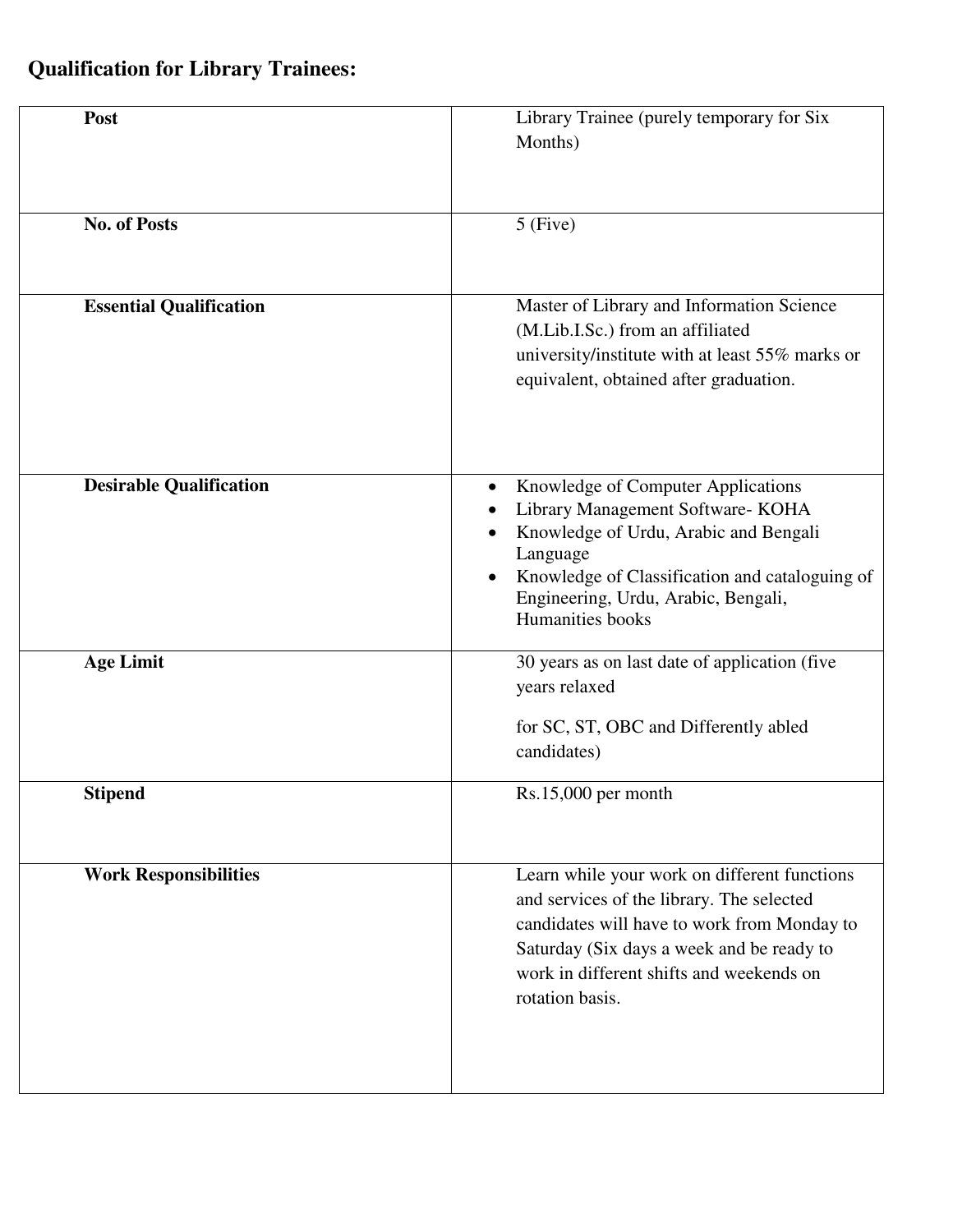## **GENERAL INSTRUCTIONS**

- 1. The position is tenable at Newtown, Aliah University
- 2. The post listed above is an Adhoc (purely temporary) position on contract basis for Six Months only.
- 3. The post is open to eligible persons from all caste and categories to apply.
- 4. The applicants must clearly specify the name of the post on envelop.
- 5. Institute reserves the right to fill up the post, not to fill up the post or cancel the advertisement in whole or partly without assigning any reason. The Institute will also reserve the right to place a reasonable limit on the total number of candidates to be called for written test/or interviews. The decision of the Institute in this regard will be final.
- 6. No correspondence whatsoever will be entertained from candidates regarding the conduct and result of test/or interview and reasons for not being called for test/or interview.
- 7. **The last date for submission of duly completed applications along with attested copy of certificates in the university will be 23.03.2017 thereafter no applications will be entertained.**
- 8. Incomplete applications/without relevant supporting enclosures/ attachments will be out rightly rejected. Institute will not be responsible for any postal delay.
- 9. The candidates possessing the essential qualifications may submit their application along with testimonials to **Registrar, Aliah University, II-A/27, Action Area II, Newtown, Kolkata, West Bengal 7000156.** The envelope should be superscribed as "**Application for the post of Library Trainee**". The application received after the due date shall not be considered.
- 10. The Institute reserves the right to (a) conduct or not conduct written test for the post, in case the circumstances so warrant or may constitute a Screening Committee to fix a criteria after taking into account the qualification and experience of the applicants to shortlist candidates to be called for written test/interview (b) not to fill the advertised position.
- 11. No TA/DA shall be paid to candidates for attending the written test/Interview.

Registrar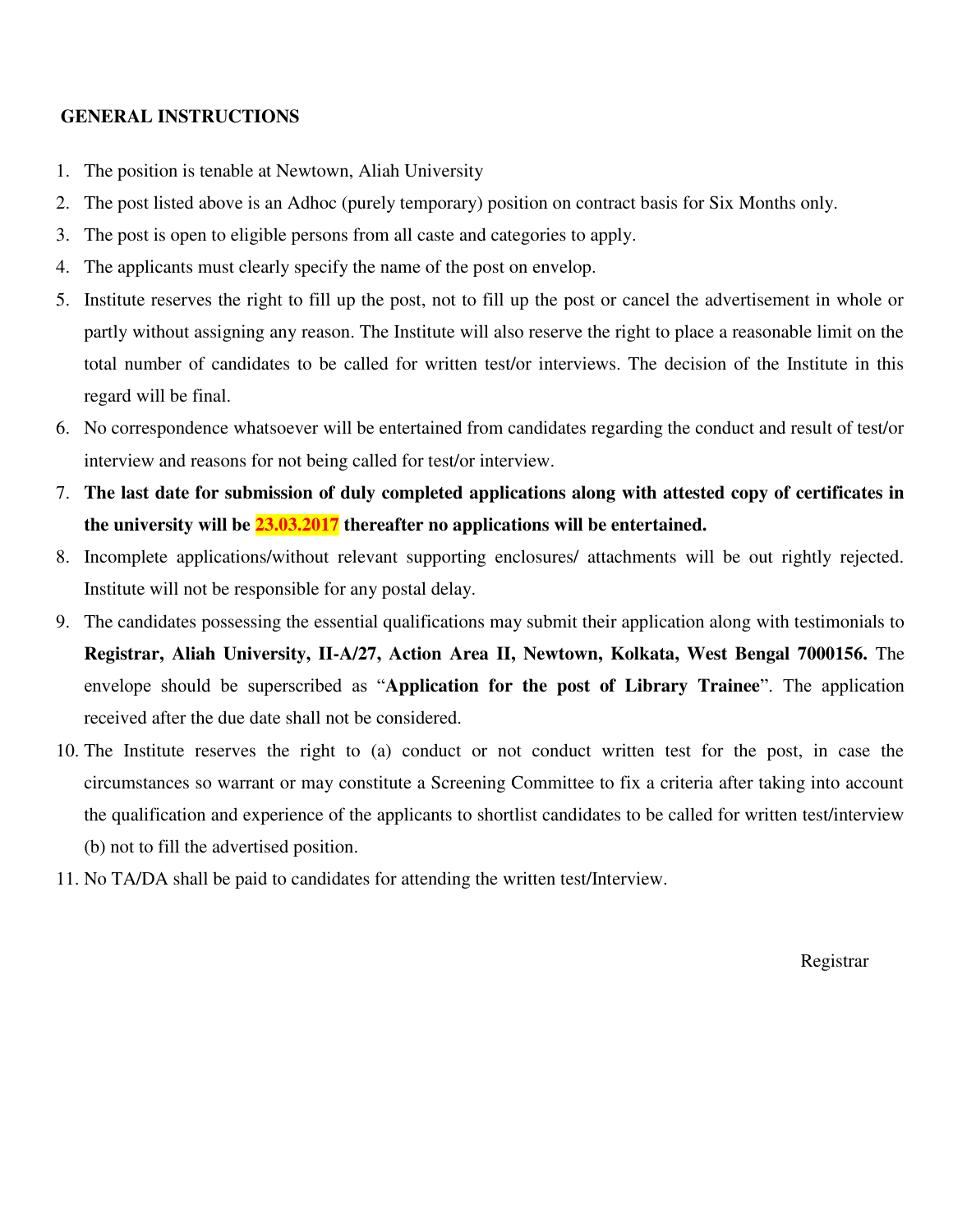

## **CENTRAL LIBRARY**  Aliah University

**Action Area-IIA/27 New Town, Kolkata- 700 156** Application Form

| To                                                             |                 |                              |
|----------------------------------------------------------------|-----------------|------------------------------|
|                                                                |                 |                              |
| The Registrar,                                                 |                 | Affix recent                 |
| Aliah University,                                              |                 | passport-size                |
| Action Area-IIA/27 New Town, Kolkata- 700 156                  |                 | photograph.                  |
|                                                                |                 |                              |
| Sir,                                                           |                 |                              |
|                                                                |                 |                              |
|                                                                |                 |                              |
| particulars are given below in the prescribed format.          |                 |                              |
|                                                                |                 | Yours faithfully,            |
| Date                                                           |                 |                              |
|                                                                |                 |                              |
|                                                                |                 | (Signature of the Applicant) |
|                                                                |                 |                              |
|                                                                | <b>BIO-DATA</b> |                              |
| 1. Name in full (in block letters):                            |                 |                              |
|                                                                |                 |                              |
|                                                                |                 |                              |
| 2. Address for communication (in block letters) with pin code: |                 |                              |
|                                                                |                 |                              |
|                                                                |                 |                              |
|                                                                |                 |                              |
|                                                                |                 |                              |
|                                                                |                 |                              |
| 3. Permanent address with pin code:                            |                 |                              |
|                                                                |                 |                              |
|                                                                |                 |                              |
|                                                                |                 |                              |
|                                                                |                 |                              |
|                                                                |                 |                              |